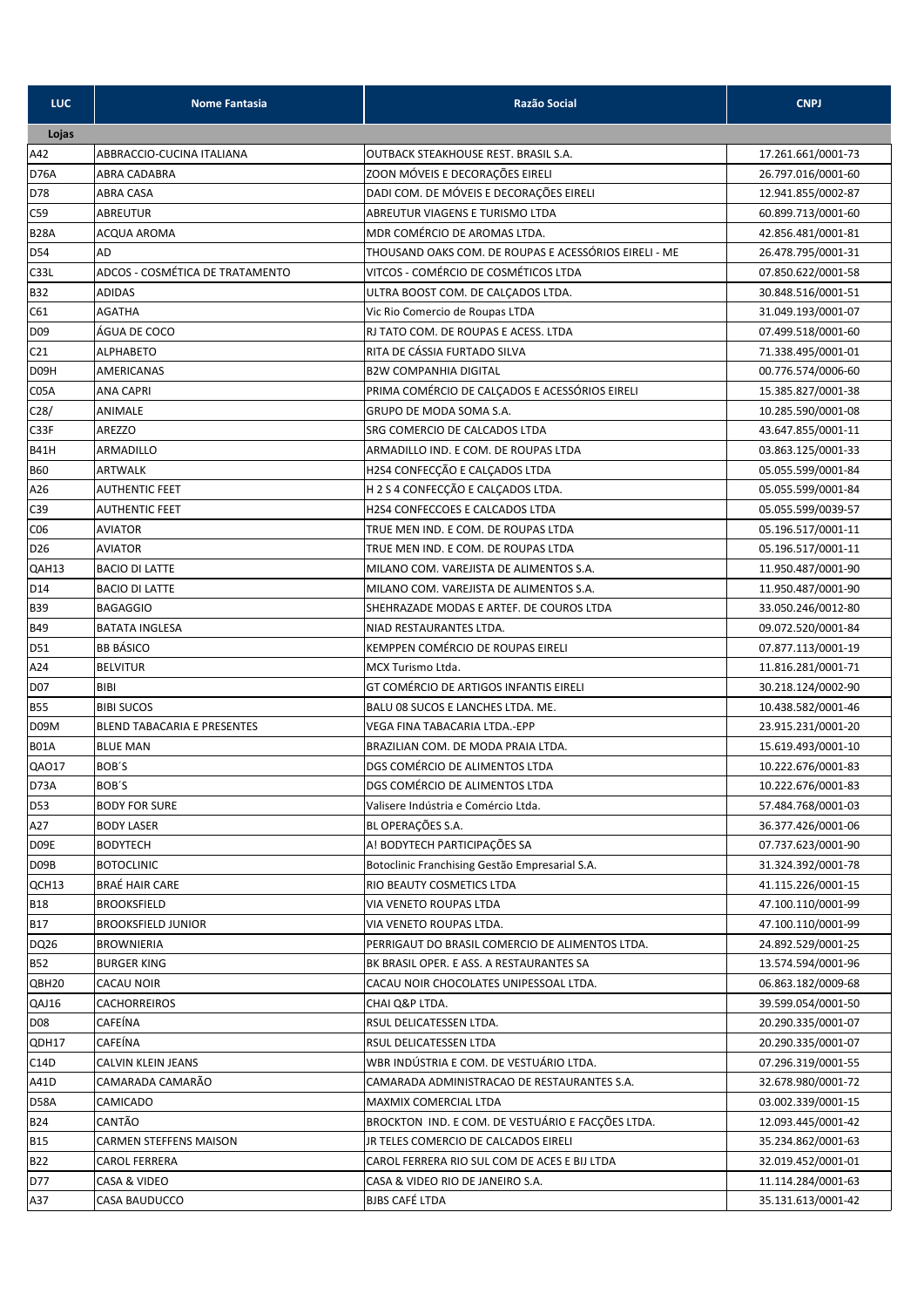| <b>B33</b>        | <b>CASAS BAHIA</b>        | CASA BAHIA COMERCIAL LTDA                                 | 59.291.534/0001-67 |
|-------------------|---------------------------|-----------------------------------------------------------|--------------------|
| <b>B41M</b>       | CELINI E MONT BLANC       | JOALHERIA NITERÓI EIRELI                                  | 30.080.725/0001-06 |
| QBH13             | <b>CELLAIRIS</b>          | FERNANDES E MONTEIRO COM DE ACES P/ CEL LTDA.             | 28.483.424/0001-73 |
| C13               | <b>CENTAURO</b>           | SBF COM. DE PRODUTOS ESPORTIVOS S.A.                      | 06.347.409/0001-65 |
| D18               | CHEZ MICHOU               | FUNBUFFET RESTAURANTE LTDA - EPP                          | 09.334.407/0002-00 |
| A30               | <b>CHILLI BEANS</b>       | LS COM. DE ÓCULOS E ACES. EIRELI                          | 14.643.833/0001-85 |
| QBH12             | CHOCOLATES BRASIL CACAU   | NIBS PARTIPACOES SA                                       | 35.539.362/0029-30 |
| D <sub>30</sub>   | CIA. MARÍTIMA             | VALISERE INDÚSTRIA E COMÉRCIO LTDA                        | 57.484.768/0001-03 |
| A29               | CL JOIAS                  | DILLAB COM. DE ART. FEMININOS LTDA                        | 32.820.006/0002-82 |
| A38               | <b>CLARO</b>              | CLARO S.A.                                                | 40.432.544/0001-47 |
| <b>D05</b>        | <b>CLARO</b>              | CLARO S.A.                                                | 40.432.544/0001-47 |
| <b>B37A</b>       | <b>CLUBE MELISSA</b>      | LIMITE COMÉRCIO DE ART. DO VEST. EIRELI                   | 25.057.674/0001-53 |
| <b>B41F</b>       | COLCCI                    | BRUMAR - EMPREENDEDORISMO COMÉRCIO DE ARTIGOS DO VESTUÁRI | 41.569.571/0001-29 |
| D81               | COLCHÕES BOTAFOGO         | COLCHÕES BOTAFOGO LTDA.                                   | 33.079.229/0001-12 |
| A25               | COLCHÕES ORTOBOM          | FABRICADORA DE POLIURETANO RIO SUL LTDA                   | 02.895.152/0001-25 |
| <b>D76E</b>       | COLCHÕES ORTOBOM          | FABRICADORA DE POLIURETANO RIO SUL LTDA.                  | 02.895.152/0001-25 |
| <b>B11</b>        | <b>COLETIVO FÉRTIL</b>    | FERTIL EVENTOS LTDA.                                      | 24.446.678/0001-60 |
| A16A              | COMPUTER & CO.            | COMPUTERECO COM. DE ART. DE INF. LTDA ME                  | 08.505.707/0001-61 |
| C30I/J            | CONSTANCE                 | FORÇA CALÇADOS E BOLSAS LTDA.                             | 30.576.959/0007-26 |
| D07A              | <b>CRIAMIGOS</b>          | KRAUSE & FUENTES ARTIGOS RECREATIVOS LTDA.                | 43.979.132/0001-10 |
| D09L              | <b>CROCS</b>              | INSHÁLA COM. DE MEIAS. E ACESS. EIRELI                    | 03.130.943/0003-99 |
| A14               | <b>CVC VIAGENS</b>        | IMPACTO AGÊNCIA DE VIAGENS E TUR. LTDA.-ME                | 26.872.935/0001-51 |
| D84               | <b>DAISO</b>              | Daiso Brasil Comércio e Importação Ltda.                  | 14.987.685/0001-16 |
| <b>B41</b>        | DATELLI                   | MARCA COMÉRCIO DE CALÇADOS LTDA-EPP.                      | 24.230.832/0001-62 |
| QAN15             | <b>DEBOA</b>              | BIANCA FELIPPE COM. DE ÓCULOS LTDA                        | 32.683.474/0001-71 |
| D <sub>0</sub> 9C | DELÍRIO TROPICAL          | DELIRIO RIO SUL RESTAURANTE LTDA.                         | 15.599.888/0001-06 |
| C34               | <b>DENGO</b>              | DENGO CHOCOLATES S.A.                                     | 23.244.006/0001-00 |
| C43               | <b>DERMAGE</b>            | TECHNOPHARMA FARMÁCIA DE MANIP. LTDA                      | 31.575.186/0001-30 |
| D <sub>09</sub> A | <b>DNA EMPÓRIO</b>        | <b>EMPORIO RIO SUL LTDA</b>                               | 34.322.265/0001-28 |
| <b>D82A</b>       | <b>DOIS EM CENA</b>       | ANIRO BAR LTDA                                            | 04.809.886/0001-70 |
| QAM12             | <b>DOM CASERO</b>         | CICLO DO BEM - COMÉRCIO DE PRODUTOS ALIMENTÍCIOS LTDA     | 28.280.622/0001-30 |
| QCH23             | DRA. SIMONE BEAUTY        | INSTITUTO LILAS DE PESQUISAS DE COSMÉTICOS LTDA.          | 37.406.944/0001-73 |
| <b>B07A</b>       | <b>DRESS TO</b>           | DRESS TO CLOTHING - BOUTIQUE LTDA.                        | 14.012.554/0015-19 |
| <b>B58</b>        | DROGA RAIA                | RAIA DROGASIL S/A                                         | 61.585.865/0001-51 |
| A36               | DROGASMIL                 | <b>CSB DROGARIAS S/A</b>                                  | 42.225.938/0001-50 |
| C07A              | DUDALINA                  | RESTOQUE COM. E CONFECÇÕES DE ROUPAS S/A                  | 49.669.856/0001-43 |
| C46               | <b>ELISTER</b>            | Rai Presentes Ltda.                                       | 02.724.140/0001-38 |
| C17               | <b>ELLUS</b>              | <b>INBRANDS S.A.</b>                                      | 09.054.385/0001-44 |
| QDL16             | EMPÓRIO DO AÇO            | VLF JÓIAS E FOTOGRAVAÇÃO LTDA.-ME                         | 29.091.273/0001-70 |
| D43               | ESPAÇOLASER               | M&S SERVIÇOS ESTÉTICOS - EIRELI - ME.                     | 25.135.357/0001-08 |
| D65               | FÁBRICA DE BOLO VÓ ALZIRA | PEDRA PRECIOSA COM DE BOLOS EIRELI                        | 30.848.413/0001-91 |
| <b>B28E</b>       | FÁBULA                    | GRUPO DE MODA SOMA S.A.                                   | 10.285.590/0245-46 |
| <b>B27A</b>       | FARM                      | GRUPO DE MODA SOMA S.A.                                   | 10.285.590/0001-08 |
| <b>D03</b>        | <b>FARMALIFE</b>          | CSB DROGARIAS S/A                                         | 42.225.938/0001-50 |
| C <sub>3</sub> OC | <b>FAST SHOP</b>          | FAST SHOP S.A.                                            | 43.708.379/0001-00 |
| C36               | <b>FÍSICO E FORMA</b>     | PIEMONTE ARTIGOS ESPORTIVOS LTDA                          | 43.778.974/0001-03 |
| <b>B25C</b>       | <b>FISZPAN</b>            | PERUCAS FISZPAN LTDA.                                     | 33.428.236/0001-82 |
| <b>B23</b>        | <b>FLOREST</b>            | R QUINTAES INDÚSTRIA E COMÉRCIO LTDA                      | 19.186.250/0006-09 |
| <b>B27D</b>       | <b>FOXTON</b>             | GRUPO DE MODA SOMA S.A.                                   | 10.285.590/0001-08 |
| QCH16             | <b>FUEL</b>               | EILAT COMÉRCIO DE ARTIGOS ÓTICOS LTDA                     | 38.924.983/0002-06 |
| QDM03             | <b>FUEL</b>               | EILAT COMÉRCIO DE ARTIGOS ÓTICOS LTDA                     | 38.924.983/0003-97 |
| QDL20             | GENEAL                    | LANCHES DOIS IRMÃOS LTDA.                                 | 29.461.832/0001-97 |
| MDL11             | <b>GIRA SOL</b>           | ARTICHOK SERVIÇO DE IMAGEM LTDA - ME                      | 73.750.903/0001-63 |
| <b>B44</b>        | <b>GIRAFFAS</b>           | VICTOR COM. DE ALIM. RJ LTDA.-ME                          | 26.633.542/0001-95 |
| <b>B411</b>       | <b>GRANADO PHARMACIAS</b> | JESMOND COMÉRCIO VAREJISTA LTDA                           | 08.743.025/0001-97 |
| D92               | <b>GULA GULA</b>          | GG RS ALIMENTOS LTDA.                                     | 17.143.202/0001-95 |
| A45               | GURUMÊ                    | BRAMEX COMÉRCIO E SERVIÇOS LTDA.                          | 07.173.309/0045-43 |
|                   |                           |                                                           |                    |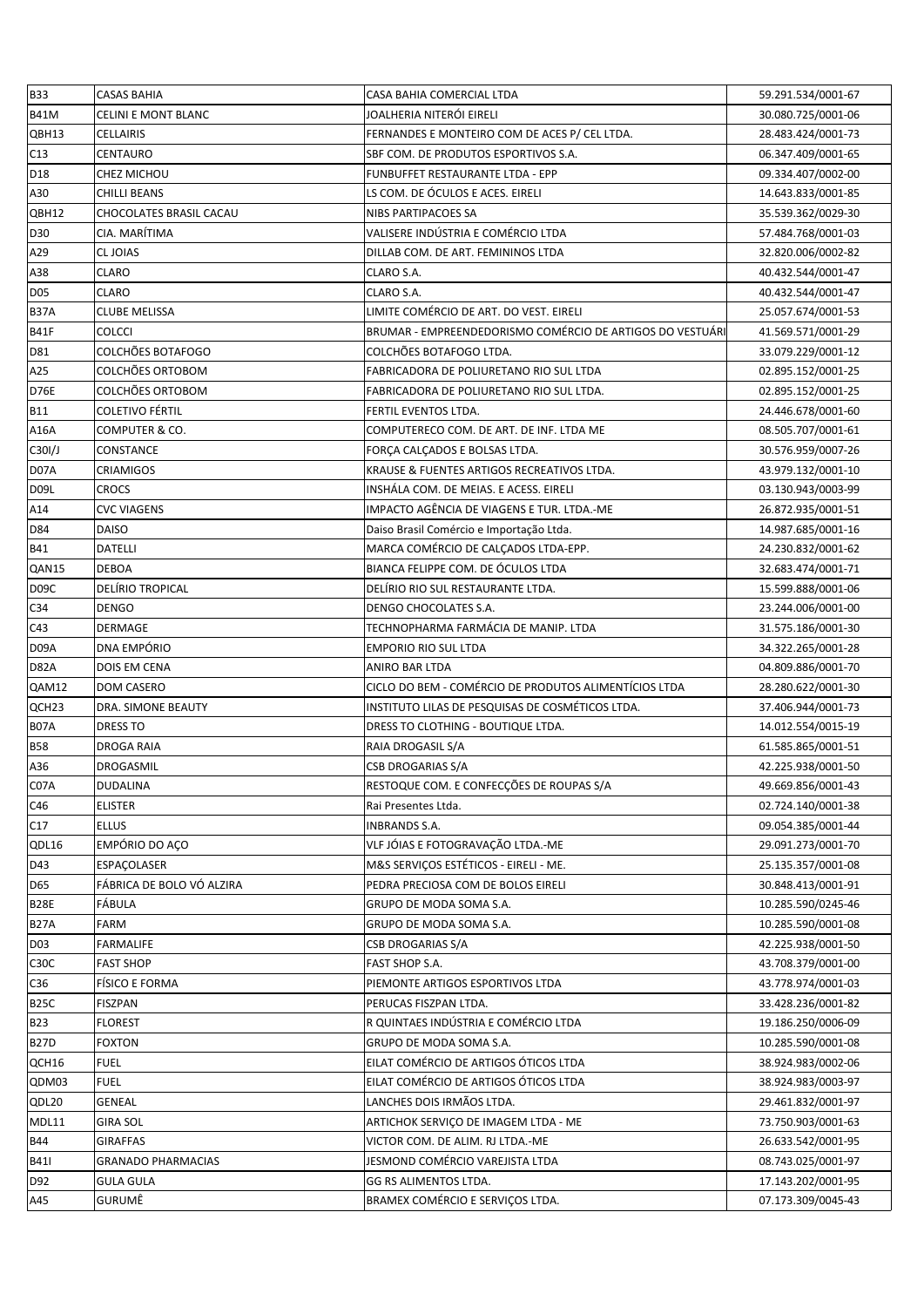| C55               | H. STERN                          | NELLY JOIAS E CURIOSIDADES LTDA                              | 33.167.016/0001-42 |
|-------------------|-----------------------------------|--------------------------------------------------------------|--------------------|
| <b>B10</b>        | HAVAIANAS                         | PILOTO COM. DE CALÇADOS E ACES. EIRELI                       | 26.770.223/0001-21 |
| QBF07             | <b>HAVANNA</b>                    | JC COM DE LANCHES E BOMBONIERE LTDA                          | 32.180.304/0001-74 |
| C44               | <b>HERING e HERING KIDS</b>       | SRH COMÉRCIO DE MODA E ACES. EIRELI                          | 10.238.789/0001-77 |
| <b>B07</b>        | <b>HOPE</b>                       | RSPP COM. E CONFEC. DE VEST. E ACES. LTDA.                   | 38.118.848/0001-92 |
| D <sub>01</sub>   | HOT BUTTERED                      | ASTRO COM. VAREJ. DE ROUPAS EIRELI                           | 21.179.042/0001-01 |
| <b>B37</b>        | I LOVE BIJU                       | RIOSUL COMERCIO DE BIJUTERIAS E ACESSORIOS LTDA              | 33.374.228/0001-09 |
| D35               | IDREAM                            | IDREAM VENDAS E SERV. DE INFO. LTDA -EPP                     | 12.599.757/0010-13 |
| A15               | IMAGINARIUM                       | IMG RIO SUL DECORAÇÃO E PRES. LTDA.                          | 32.279.211/0001-00 |
| C16               | <b>INTIMISSIMI</b>                | PONTO FASHION COMÉRCIO DE ROUPA LTDA                         | 33.604.150/0001-63 |
| C03/C04           | <b>IPLACE</b>                     | GLOBAL DISTRIB. DE BENS DE CONSUMO. LTDA                     | 89.237.911/0165-78 |
| QCN04             | <b>ISABAHIA</b>                   | ISABELLE DE PAULA LOPES LTDA.                                | 05.685.443/0004-20 |
| D100/101          | JACQUES JANINE                    | INSTITUTO DE BELEZA HAIR SUL LTDA.-EPP                       | 25.149.606/0001-14 |
| <b>B25</b>        | JOGÊ                              | NFCJ COMÉRCIO DE CONFECÇÕES EIRELI                           | 23.948.358/0001-46 |
| B14/              | <b>UHOL NHOL</b>                  | RESTOQUE COM. E CONFEC. DE ROUPAS S/A.                       | 49.669.856/0001-43 |
| <b>B53</b>        | <b>KFC</b>                        | CLFL COMÉRCIO DE ALIMENTOS LTDA.                             | 15.469.955/0001-60 |
| D66               | <b>KI COPIAS</b>                  | KI CÓPIAS COMÉRCIO DE ART. DE PAP. B. P. S. LTDA             | 40.387.540/0001-94 |
| C42               | KIPLING                           | ACESSÓRIOS KIPLING LTDA                                      | 04.625.937/0001-03 |
| <b>B56</b>        | KONI                              | JAPA 4S SERVIÇOS DE ALIMENT. EIRELI - ME.                    | 24.978.274/0001-18 |
| <b>B09</b>        | <b>KOPENHAGEN</b>                 | NIBS PARTICIPACOES AS                                        | 35.539.362/0033-17 |
| CO <sub>7</sub>   | K-ZA ÓTICA                        | K-ZA SEIS ÓTICA LTDA.                                        | 26.681.194/0003-93 |
| C33J              | <b>L'EPONGE</b>                   | CORPO CASA COSMÉTICOS LTDA                                   | 10.930.241/0001-93 |
| C33N              | L'OCCITANE                        | ESPAÇO DO BANHO E AROMAS LTDA                                | 01.512.104/0001-48 |
| <b>B08</b>        | L'OCCITANE AU BRÉSIL              | NALU COMÉRCIO DE COSMÉTICOS LTDA.-ME                         | 20.013.043/0001-19 |
| QBM13             | LAÇOS DICECÍLIA                   | LAÇOS DI CECÍLIA COM. VAREJ. DE ART. INFANTIS LTDA.          | 43.459.207/0001-31 |
| B12/12A           | LACOSTE                           | LCT RIO SUL ART. DO VEST. E ACES. ESPORT. LTDA.              | 42.753.089/0001-07 |
| QAN16             | LAS EMPANADAS                     | AMORIM COM. DE ALIM. E BEBIDAS LTDA                          | 28.692.450/0001-01 |
| B14/              | LE LIS BLANC DEUX                 | RESTOQUE COM. E CONFEC. DE ROUPAS S/A.                       | 49.669.856/0001-43 |
| C53               | LE PARFUM                         | L'EQUIPE PARFUM COSMÉTICOS LTDA.                             | 03.499.952/0004-32 |
| D62               | LECADÔ                            | DOCE PALADAR COMÉRCIO DE ALIMENTOS LTDA                      | 04.112.551/0001-06 |
| <b>B54</b>        | LEITURA                           | LEITURA RIO SUL COMÉRCIO DE LIVROS LTDA                      | 24.293.604/0001-31 |
| C <sub>22</sub>   | LEVI'S                            | SRS - LEVI COMÉRCIO DE ROUPAS LTDA                           | 08.331.659/0001-32 |
| QBH16             | LIFE BY VIVARA                    | TELLERINA COMÉRCIO DE PRESENTES E ARTIGOS PARA DECORAÇÃO S.A | 84.453.844/0001-88 |
| C63               | LINDT                             | LINDT & SPRUNGLI (BRAZIL) COM. DE ALIM. S.A.                 | 20.702.154/0001-32 |
| <b>B20</b>        | LIOR JÓIAS                        | KINERET COMÉCIO DE JÓIAS LTDA                                | 07.537.091/0001-48 |
| D93               | LITTLE MAMMA                      | LM RIOSUL LTDA.                                              | 30.264.692/0001-46 |
| <b>B28C</b>       | LIVE!                             | LIVE STORE BRASIL COMÉRCIO DE ROUPAS LTDA.                   | 35.303.139/0041-86 |
| CO8               | LIZIE                             | ATF5 COMÉRCIO E CONFECÇÃO LTDA.                              | 25.196.071/0007-28 |
| QAM04             | LOFT                              | MENINA DO RIO SUL LOFT LTDA.-ME                              | 23.068.328/0001-45 |
| C <sub>3</sub> ON | LOFT                              | A CASA E NOSSA LOFT RIO SUL LTDA - ME.                       | 23.075.018/0001-58 |
| AB13              | LOJAS RENNER                      | LOJAS RENNER S/A                                             | 92.754.738/0050-40 |
| A28A              | LOLA COSMÉTICOS                   | LOLLIPOPS COSMETICS DIST. DE COSM. LTDA.                     | 24.566.797/0001-57 |
| QBH21             | L'OREAL                           | DPP KIOSK COM. DE COSMÉTICOS LTDA                            | 35.760.884/0001-67 |
| C30O              | LOUNGERIE                         | LOUNGERIE S.A.                                               | 13.513.325/0001-10 |
| <b>B60A</b>       | LUCY IN THE SKY                   | BM COMERCIAL DE VESTUÁRIO LTDA.                              | 68.286.160/0001-82 |
| A22               | LUIDGI SPECCIALE                  | C.SOARES BERENBAUM ROUPAS E ACES. LTDA                       | 27.505.946/0001-66 |
| C14G              | LUPO                              | REIMAHAL MODAS LTDA.                                         | 02.507.764/0001-01 |
| C06A              | LUZ DA LUA                        | DUNA ARTEFATOS DE COURO EIRELI                               | 05.324.733/0004-48 |
| D76G              | lz studio                         | MOBI COMÉRCIO DE MÓVEIS EIRELI                               | 14.878.690/0002-71 |
| CO1               | <b>MAC</b>                        | ELEGÂNCIA DISTRIB. DE COSMÉTICOS LTDA.                       | 08.377.511/0001-39 |
| A39               | <b>MADERO STEAK HOUSE</b>         | RESTAURANTE MADERO RJ LTDA                                   | 27.805.093/0001-88 |
| C <sub>14</sub>   | <b>MAHOGANY</b>                   | ATENA FENIX COM. DE COSM. LTDA.                              | 08.820.448/0001-63 |
| QDN07             | MAKE A CAKE                       | RIO SUL MAKE A CAKE LTDA                                     | 30.664.695/0001-77 |
| <b>B49A</b>       | MANIA DE CHURRASCO PRIME S. HOUSE | PONTO RIO SUL COM. DE ALIM. LTDA.                            | 26.990.128/0001-33 |
| C18               | MARIA FILÓ                        | GRUPO DE MODA SOMA S.A.                                      | 10.285.590/0001-08 |
| <b>B41A</b>       | MC DONALD'S                       | ARCOS DOURADOS COM. DE ALIMENTOS LTDA.                       | 42.591.651/0001-43 |
| D60               | MC DONALD'S                       | ARCOS DOURADOS COM. DE ALIMENTOS LTDA                        | 42.591.651/0001-43 |
|                   |                                   |                                                              |                    |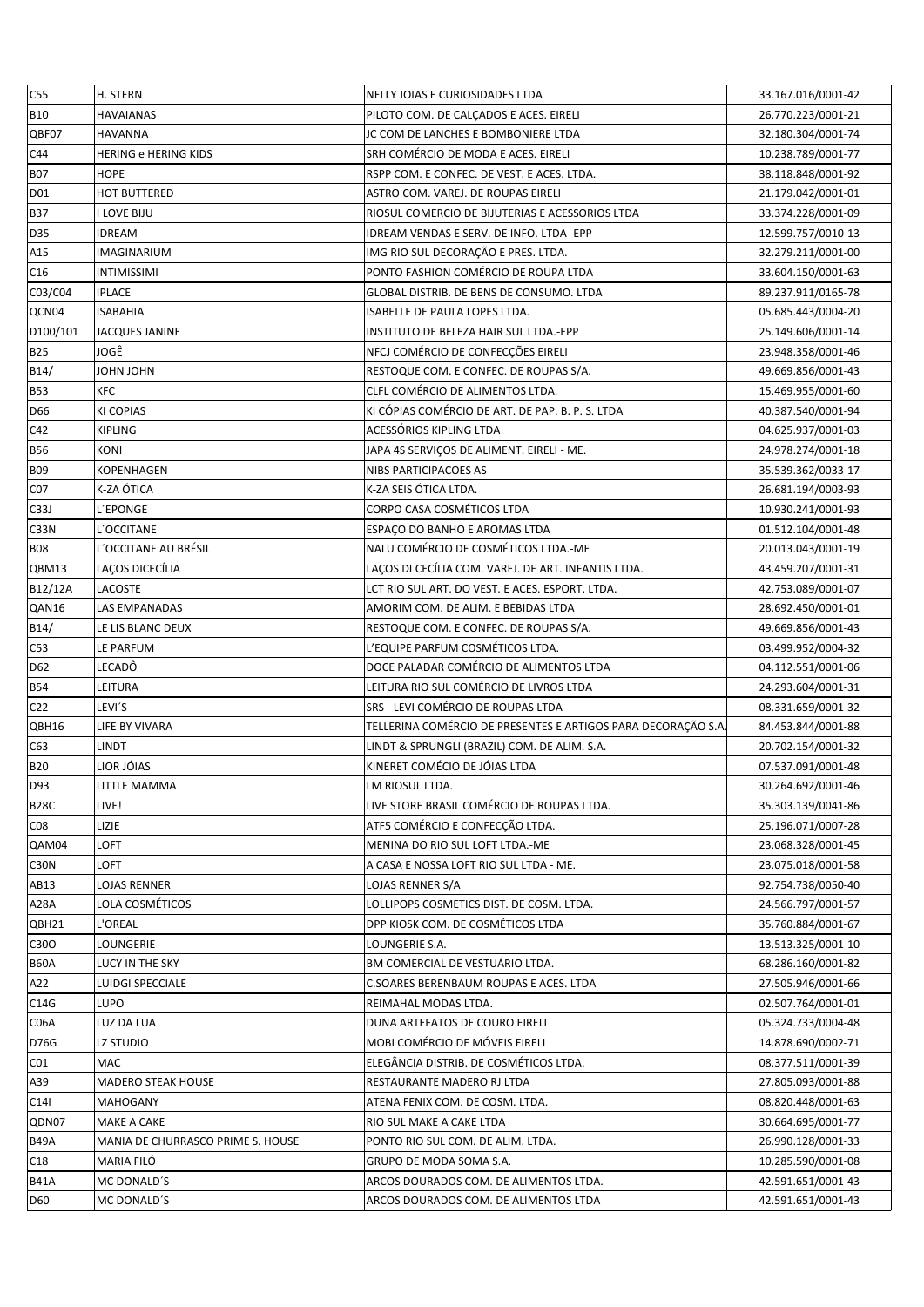| C47                 | <b>MINI EINSTEIN</b>        | MEBPSH COMÉRCIO DE ARTIGOS RECREATIVOS LTDA.            | 25.144.515/0001-96                       |
|---------------------|-----------------------------|---------------------------------------------------------|------------------------------------------|
| C60                 | <b>MINISO</b>               | LCA PRESENTES E UTILIDADES LTDA.,                       | 40.455.018/0001-00                       |
| C13A                | MISS B                      | FLOR GUIMARÃES COMÉRCIO DE VESTUÁRIO LTDA.              | 16.881.680/0001-30                       |
| <b>B29</b>          | M-MARTAN                    | MRJ TEXTIL LTDA                                         | 09.117.955/0003-60                       |
| QCM08               | <b>MOBCASE</b>              | MOBCASE SRS2 COMÉRCIO DE ELETRÔNICOS E ACESSÓRIOS LTDA  | 41.881.360/0001-27                       |
| QCH <sub>20</sub>   | <b>MONCLOA</b>              | TEA MARKET COMÉRCIO DE CHÁS LTDA.                       | 13.901.597/0012-40                       |
| C <sub>41</sub>     | <b>MONTE CARLO</b>          | MC VIA PARQUE COM. DE REL. LTDA.                        | 12.136.108/0025-62                       |
| D49                 | <b>MONTE CARLO</b>          | MC AV DAS AMÉRICAS C. DE RELÓGIOS LTDA.                 | 03.689.632/0001-00                       |
| <b>B28</b>          | <b>MORANA</b>               | GITANA BIJUTERIAS E ACESSÓRIOS LTDA                     | 28.842.684/0001-98                       |
| D82B                | MOVIDA ALUGUEL DE CARROS    | MOVIDA LOCAÇÃO DE VEÍCULOS S.A.                         | 07.976.147/0001-60                       |
| <b>B31</b>          | MR. CAT                     | JIN AND JANE COM DE COUROS E VEST LTDA                  | 08.912.886/0009-09                       |
| C62                 | MR. CAT                     | JIN AND JANE COM DE COUROS VEST LTDA                    | 08.912.886/0011-23                       |
| D44                 | MR. CHENEY                  | ER CAFÉ LTDA.-EPP                                       | 23.944.680/0001-05                       |
| A21A                | MR. PRETZEL'S               | MELINO PLAZA COM. LTDA. ME.                             | 05.241.504/0001-17                       |
| A43                 | <b>MUNDO VERDE</b>          | C & FILHOS COM. DE PROD. NATURAIS LTDA.                 | 08.640.452/0001-40                       |
| QDN05               | <b>MY MOB</b>               | MOBITO COM. DE ELETR. E ACES. LTDA-ME                   | 23.835.396/0001-92                       |
| D45                 | <b>MY PLACE</b>             | MYPLACE INDÚSTRIA E COM. DO VEST. LTDA                  | 09.556.355/0004-89                       |
| <b>D81A</b>         | NAÇÃO RUBRO NEGRA           | FLA RIO SUL COM. DE ART. ESP. EIRELI                    | 32.664.965/0001-75                       |
| <b>B05</b>          | <b>NATURA</b>               | NATURA COMERCIAL LTDA                                   | 24.276.833/0001-48                       |
| D <sub>16</sub>     | <b>NATURAL QUALITY</b>      | NATURAL QUALITY RIO SUL LTDA.-EPP                       | 04.976.671/0001-43                       |
| C <sub>33</sub>     | <b>NESPRESSO</b>            | <b>NESTLE BRASIL LTDA</b>                               | 60.409.075/0001-52                       |
| QBM07               | <b>NEW ERA</b>              | N.E. GRU COMÉRCIO DE VESTUÁRIO E ACESSÓRIOS EIRELI      | 35.736.577/0001-40                       |
| C33M                | NEW ÓTICA                   | NEW ÓTICA LTDA.                                         | 30.009.674/0001-18                       |
| QAM05               | <b>NUTTY BAVARIAN</b>       | ZAGURY SOARES COMÉRCIO DE ALIMENTOS LTDA.               | 34.911.751/0001-81                       |
| <b>B25A</b>         | O BOTICÁRIO                 | INTERBELLE COM. DE PROD. DE BELEZA LTDA                 | 11.137.051/0001-86                       |
| QAH15               | <b>OAKBERRY</b>             | OAK RIO COMERCIO DE ALIMENTOS EIRELI                    | 30.937.123/0001-14                       |
| C14/C14A            | <b>OAKLEY</b>               | LUXOTTICA BRASIL PROD ÓTICOS E ESP. LTDA                | 04.692.027/0001-43                       |
| CO <sub>5</sub>     | <b>OCCHIALERIA</b>          | RR SUL ÓTICA LTDA.                                      | 30.796.760/0001-18                       |
| D <sub>64</sub>     | <b>ODONTOMAR</b>            | SORRIR ODONTOMAR PROD. DE HIG. BUCAL LTDA               | 43.700.294/0001-77                       |
| C01A                | <b>OFICINA RESERVA</b>      | AREZZO INDUSTRIA E COMERCIA SA                          | 16.590.234/0115-34                       |
| D19                 | <b>OSKLEN</b>               | TERRAS DE AVENTURA IND. DE ART. ESP S.A.                | 35.943.604/0001-56                       |
| D <sub>02</sub>     | ÓTICAS CAROL                | ÓTICA RIO SUL 445 LTDA                                  | 35.753.251/0001-21                       |
| <b>B40</b>          | ÓTICAS CHILLI BEANS         | LIOR COMÉRCIO DE ÓCULOS E ACESSÓRIOS LTDA.              | 18.055.142/0001-11                       |
| A23                 | ÓTICAS DO POVO              | ÓTICAS DO POVO EIRELI                                   | 30.267.876/0081-44                       |
| D91                 | <b>OUTBACK</b>              | OUTBACK STEAKHOUSE REST. BRASIL S.A                     | 17.261.661/0001-73                       |
| <b>B06</b>          | <b>OUTER SHOES</b>          | TATU COMÉRCIO DE CALÇADOS EIRELI                        | 10.500.071/0001-07                       |
| C <sub>25</sub> /   | <b>PANDORA</b>              | PANDORA DO BRASIL COM. E IMPORTAÇÃO LTDA                | 11.023.174/0001-96                       |
| D39                 | <b>PANNA</b>                | M Z P PRESENTES LTDA.                                   | 02.840.571/0001-60                       |
| A20                 | PÃO & CIA                   | Padaria e Cafeteria Dois Irmãos Ltda.                   | 35.226.045/0001-63                       |
| <b>B06A</b>         | <b>PAPEL CRAFT</b>          | PIONEIRA COM. DE PAPEIS E PRES. EIRELI                  | 22.656.634/0001-30                       |
| D61                 | PEDACINHO DE PORTUGAL       | CINTHYA RAMOS BARBOZA CAFETERIA E COM DE DOCES EIRELI   | 35.593.241/0001-76                       |
| <b>B28B</b>         | <b>PITICAS</b>              | FMM RIO SUL COM. DE ART. DO VEST. LTDA                  | 20.061.372/0001-35                       |
| QDJ05               | <b>PITICAS</b>              | LIMA SANTOS COM. DE ROUPAS E ACES. LTDA.                | 38.318.892/0001-46                       |
| <b>B43A</b>         | PIZZA & CIA                 | PIZZARIA B43 A EPP.                                     | 04.822.570/0001-18                       |
| A08                 | <b>PONTO</b>                | VIA VAREJO S.A.                                         | 33.041.260/0652-90                       |
| <b>B38A</b>         | PREMIER                     | K&B COMERCIO DE COSMÉTICOS E ESTETICA EIRELLI           | 30.820.314/0001-00                       |
| A15A                | <b>PREVENT SENIOR</b>       | PREVENT SENIOR PRIVATE OP. DE SAÚDE LTDA.               | 00.461.479/0001-63                       |
| A10A                | <b>PUKET</b>                | PKT RSUL COMÉRCIO LTDA.                                 | 34.517.287/0001-43                       |
| C64A                | RAY-BAN                     | SGH BRASIL COMÉRCIO DE ÓCULOS LTDA.                     | 13.257.648/0001-90                       |
| D36                 | REDLEY                      | BROCKTON IND. COM. DE VEST. FACÇÕES LTDA                | 12.093.445/0001-42                       |
| D <sub>69</sub>     | REI DO MATE                 | ESTAÇÃO RIO SUL ALIMENTOS LTDA.-EPP                     | 24.425.677/0001-30                       |
| <b>B03</b>          | RESERVA                     | Arezzo Indústria e Comércio SA                          | 16.590.234/0083-12                       |
| C <sub>19</sub>     | RESERVA GO                  | Arezzo Indústria e Comércio SA                          | 16.590.234/0078-55                       |
| <b>B59</b>          | RESERVA MINI                | Arezzo Indústria e Comércio SA                          | 16.590.234/0090-41                       |
| <b>B30A</b><br>B14/ | <b>RICHARDS</b><br>ROSA CHÁ | INBRANDS S.A.<br>RESTOQUE COM. E CONFEC. DE ROUPAS S/A. | 09.054.385/0001-44<br>49.669.856/0001-43 |
|                     | ROYAL TRUDEL                | DOCE DO SUL CONF. COM. VAREJISTA LTDA                   | 34.960.661/0001-80                       |
| QDL10               |                             |                                                         |                                          |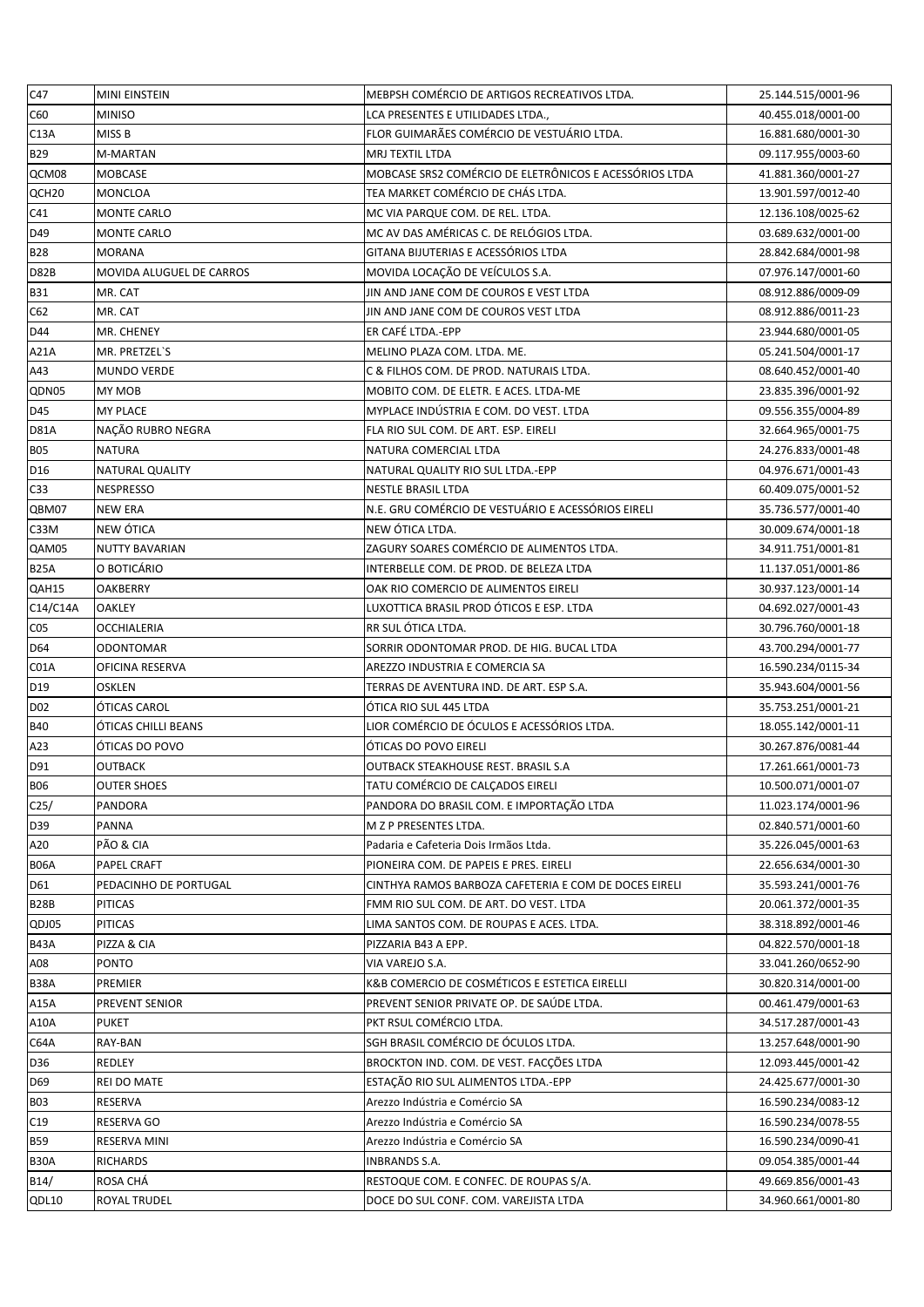| <b>B01</b>        | SACADA                     | IB COMÉRCIO E INDÚSTRIA LTDA.                          | 29.345.741/0010-87 |
|-------------------|----------------------------|--------------------------------------------------------|--------------------|
| D090              | <b>SALINAS</b>             | <b>INBRANDS S.A.</b>                                   | 09.054.385/0001-44 |
| A16               | SAMSONITE                  | TORONTO CENTER COUROS LTDA.                            | 14.665.345/0002-50 |
| C15               | SAMSUNG                    | PROSPERUS COM. E SERV. DE ELET. LTDA.                  | 17.655.759/0003-77 |
| QDN03             | <b>SANTA COR</b>           | LILI COMÉRCIO DE ARTIGOS E ACESSÓRIOS LTDA             | 44.266.871/0001-27 |
| C14H              | <b>SANTA LOLLA</b>         | KBA COMÉRCIO E SERVIÇOS LTDA.                          | 44.454.597/0001-10 |
| C40               | <b>SCHUTZ</b>              | ZZAB COMÉRCIO DE CALÇADOS LTDA.                        | 07.900.208/0001-06 |
| A37A              | <b>SELLKIT</b>             | BIA + QUECA AVIAMENTOS LTDA                            | 01.190.211/0001-05 |
| QDO04             | <b>SENSE SPA</b>           | JRA SPA SERVICOS DE MASSAGEM CORPORAL LTDA             | 32.995.829/0001-68 |
| <b>D09N</b>       | SENSÓRIA                   | SENSÓRIA BRASILCOMÉRCIO DE PRESENTES LTDA              | 22.503.623/0001-10 |
| C <sub>3</sub> 3H | <b>SEPHORA</b>             | AVENUE HOCHE COM VAREJISTA DE PROD. LTDA               | 15.048.124/0001-14 |
| <b>B51</b>        | <b>SEU NACIB</b>           | JALEX S DOCES E SALGADOS LTDA.                         | 27.915.016/0001-80 |
| C48               | SÓ SOCKS                   | JPF COM VESTUÁRIO E ACESSÓRIOS LTDA                    | 10.371.070/0003-71 |
| C30H              | SOBRAL                     | GUIRLANDA COM DE BIJOUT LTDA EPP                       | 11.358.323/0001-78 |
| QAM06             | <b>SOFT BY EVEREST</b>     | AQUARIUS IPANEMA COM DE ELET. E PUR. DE ÁGUA LTDA      | 23.287.581/0001-90 |
| D <sub>67</sub>   | SORVETE ITÁLIA             | GELATERIA DELLE ALPI COM. DE ALIM. LTDA.               | 16.717.729/0001-13 |
| <b>D56</b>        | <b>SPICY</b>               | LEB 103 COM. DE UTI. DOMÉSTICAS LTDA.                  | 08.397.343/0001-43 |
| <b>B50</b>        | <b>SPOLETO</b>             | GERAÇÃO DE OURO-BAR E RESTAURANTE LTDA                 | 03.396.661/0001-76 |
| D <sub>12</sub>   | <b>SPORTMIX</b>            | RSUL COM. VAREJISTA DE ACESSÓRIOS LTDA.                | 06.645.472/0001-88 |
| QAI16             | <b>STANLEY</b>             | SQ2 QUIOSQUE LTDA                                      | 44.931.612/0001-73 |
| D <sub>11</sub>   | <b>STARBUCKS COFFEE</b>    | STARBUCKS BRASIL COMÉRCIO DE CAFÉS LTDA.               | 07.984.267/0032-06 |
| <b>B21</b>        | <b>STROKE</b>              | GELS COM DE ROUPAS E ACESSÓRIOS LTDA                   | 08.819.632/0001-93 |
| C <sub>20</sub>   | <b>SUNGLASS HUT</b>        | SGH BRASIL COMÉRCIO DE ÓCULOS LTDA.                    | 13.257.648/0001-90 |
| D95               | <b>SUSHI RIO</b>           | SUSHIBEAS BAR LTDA.-EPP                                | 39.413.737/0002-52 |
| C57               | SWAROVSKI                  | SWAROVSKI CRISTAIS LTDA.                               | 00.727.262/0001-52 |
| A18               | <b>TACO</b>                | TAC FRANQUIA IND. E COMÉRCIO LTDA                      | 02.737.654/0028-48 |
| QCJ04             | <b>TEA SHOP</b>            | TANG COMÉRCIO DE CHÁ EIRELI EPP                        | 26.462.106/0012-40 |
| <b>D55</b>        | THE BODY SHOP              | THE BODY SHOP BRASIL FRANQUIAS LTDA.                   | 11.523.542/0001-65 |
| <b>B42</b>        | THE TBT HOUSE              | ROSTIE BURGER EIRELI                                   | 31.367.854/0001-34 |
| <b>B38</b>        | <b>TIM</b>                 | TIM S/A                                                | 02.421.421/0001-11 |
| C <sub>37</sub>   | <b>TIM</b>                 | TIM S/A                                                | 02.421.421/0001-11 |
| <b>D06</b>        | <b>TIP TOP</b>             | ER MODA INFANTIL LTDA                                  | 32.286.861/0001-74 |
| <b>B41J</b>       | TOMMY HILFIGER             | TOMMY HILFIGER DO BRASIL S.A.                          | 15.505.664/0001-80 |
| D70               | TOSCANA FRIOS E LATICINIOS | SSETTI FRIOS E LATICINIOS LTDA.-ME                     | 03.954.003/0001-52 |
| D09J              | <b>TRACK &amp; FIELD</b>   | FRATEX INDÚSTRIA E COMÉRCIO LTDA                       | 59.418.806/0001-47 |
| D79               | <b>TSTORE TRAMONTINA</b>   | TRAMONTINA STORE COM VAREJ LTDA                        | 07.635.498/0001-08 |
| QBN04             | <b>UFROG</b>               | JJF COM DE CALÇADOS E ART ESP LTDA                     | 35.842.705/0001-30 |
| D41               | UNCLE K.                   | UNK COMERCIO DE ARTIGOS DE COURO E VESTUARIO LTDA EPP  | 04.745.278/0001-49 |
| CO <sub>2</sub>   | URBAN ARTS                 | WHITE BOX ARTS COM DE PROD DE DEC E ARTE LTDA.         | 18.290.464/0001-45 |
| A28               | <b>USAFLEX</b>             | RIO FLEX CALÇADOS E MODAS EIRELI                       | 29.295.593/0001-42 |
| D <sub>25</sub>   | UV. LINE                   | UVLINE COM. E SERV. DE ARTIGOS DE PROTEÇÃO SOLAR LTDA. | 06.021.902/0001-90 |
| D <sub>27</sub> A | VALISERE                   | ALMEIDA & GUEDES VESTUÁRIO LTDA                        | 42.119.227/0001-09 |
| <b>B04</b>        | VANS                       | ZZAB COMÉRCIO DE CALÇADOS LTDA.                        | 07.900.208/0001-06 |
| QCM15             | <b>VEGAS EYEWEAR</b>       | RIO SUL COMÉRCIO DE ÓCULOS E ACESSÓRIOS LTDA           | 45.163.940/0002-10 |
| <b>C30L</b>       | <b>VIA MIA</b>             | NIFAQFACIL C. DE BOLSAS E A. EIRELLI EPP               | 11.573.090/0001-26 |
| C <sub>3</sub> 0A | <b>VIA VENETO</b>          | VIA VENETO ROUPAS LTDA.                                | 47.100.110/0001-99 |
| D82               | <b>VITERBO</b>             | KAISER OTTOMAN IND E COM DE EST LTDA                   | 31.405.710/0002-06 |
| C45               | <b>VIVARA</b>              | TELLERINA COM DE PRES E ART PARA DEC S.A.              | 84.453.844/0001-88 |
| <b>B48</b>        | VIVENDA DO CAMARÃO         | BOM PREPARO RESTAURANTE LIMITADA                       | 22.439.419/0001-87 |
| C33A              | <b>VIVO</b>                | TELEFONICA BRASIL S.A                                  | 02.558.157/0001-62 |
| A11               | VIVO-COMMCENTER            | VMT TELECOMUNICAÇÕES LTDA.                             | 05.828.732/0001-98 |
| D <sub>28</sub>   | VIVO-COMMCENTER            | VMT TELECOMUNICAÇÕES LTDA.                             | 05.828.732/0001-98 |
| QAH12             | VÓ ALZIRA CAFÉ             | RIO SUL CAFÉ LTDA                                      | 43.583.462/0001-91 |
| C <sub>31</sub>   | <b>VR</b>                  | <b>INBRANDS S.A.</b>                                   | 09.054.385/0001-44 |
| A07               | <b>WALTER'S COIFFEUR</b>   | SALÃO DE CABELEIREIROS FERDANI LTDA EPP.               | 05.318.244/0001-30 |
| C34A              | WESTWING                   | WESTWING COMÉRCIO VAREJISTA S.A.                       | 14.776.142/0001-50 |
| <b>B410</b>       | <b>WOLLNER</b>             | WOLLNER COMÉRCIO E CONFECÇÕES LTDA.                    | 31.098.700/0001-94 |